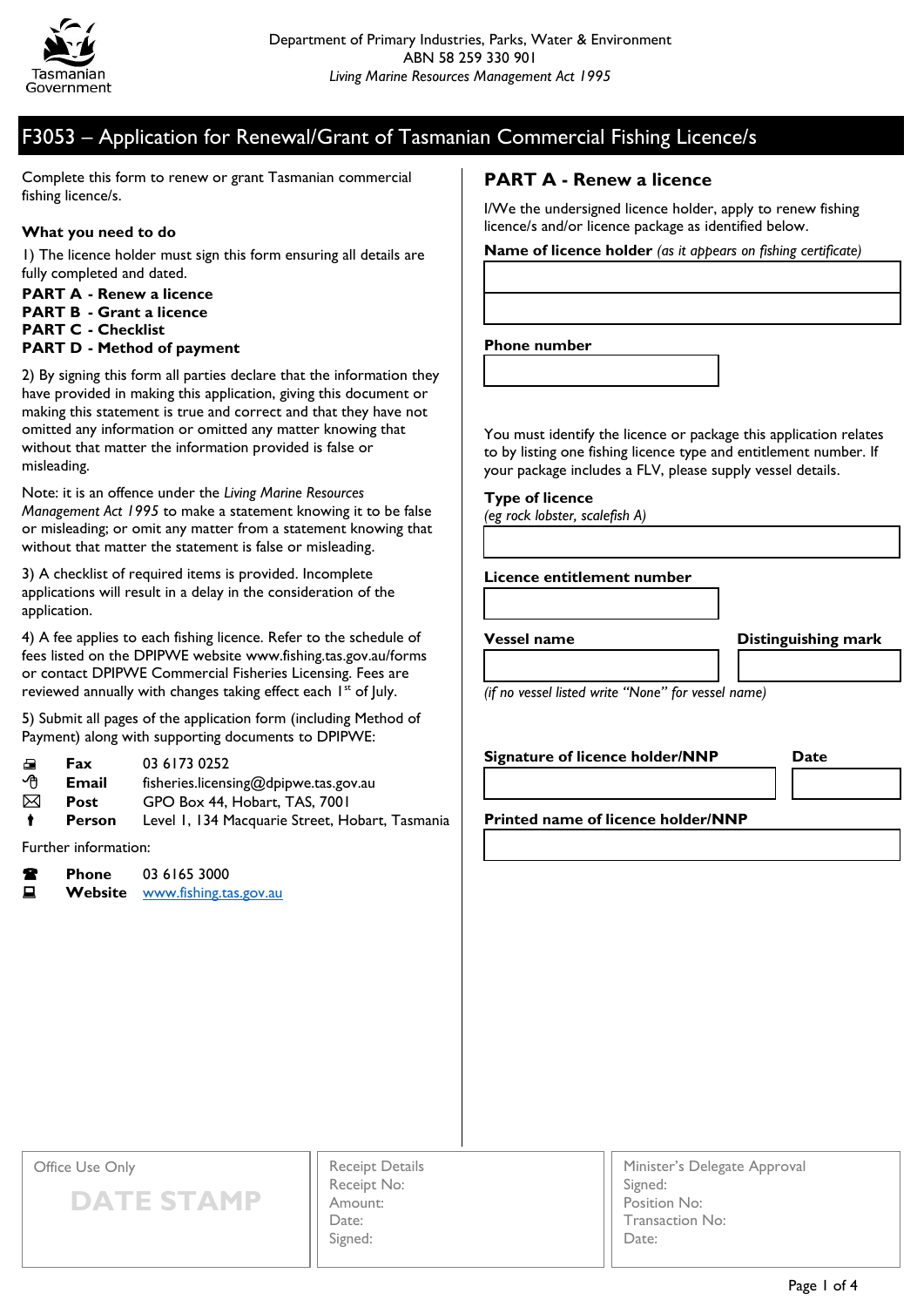

| F3053 - Application for Renewal/Grant of Tasmanian Commercial Fishing Licence/s                                    |                                                                                                   |
|--------------------------------------------------------------------------------------------------------------------|---------------------------------------------------------------------------------------------------|
| <b>PART B - Grant a licence</b>                                                                                    | (PART B - Grant a licence continued)                                                              |
| I/We the undersigned applicant, apply for the grant of a fishing<br>licence as identified below.                   | Fishing licence (marine plant):<br>(select one)                                                   |
| Name of applicant                                                                                                  | Collection of cast bull kelp from King Island                                                     |
|                                                                                                                    | Collection of cast bull kelp from area around<br><b>Granville Harbour</b>                         |
| Date of birth                                                                                                      | Collection of cast bull kelp from other areas<br>Region/Area (specify)                            |
|                                                                                                                    |                                                                                                   |
| <b>Residential address</b> (new clients only)                                                                      |                                                                                                   |
|                                                                                                                    | Collection of cast marine plants other than bull kelp<br>specified above<br>Region/Area (specify) |
|                                                                                                                    |                                                                                                   |
| Postal address (new clients only and if different from residential)                                                |                                                                                                   |
|                                                                                                                    | List all Species                                                                                  |
|                                                                                                                    |                                                                                                   |
| <b>Phone number</b>                                                                                                |                                                                                                   |
|                                                                                                                    | <b>IMPORTANT: Do you have permission to access the</b>                                            |
| <b>Email Address (new clients only)</b>                                                                            | land for marine plant collection?                                                                 |
|                                                                                                                    | No<br>Yes<br>or                                                                                   |
| <b>Email consent</b> (tick to consent)<br>I consent to receive all fishing documents<br>to the above email address |                                                                                                   |
|                                                                                                                    | Signature of applicant<br><b>Date</b>                                                             |
| <b>Type of licence</b>                                                                                             |                                                                                                   |
| (select licence to be granted)                                                                                     | Printed name of applicant                                                                         |
| <b>Fishing licence (personal)</b>                                                                                  |                                                                                                   |
| Fishing licence (vessel - abalone only)                                                                            |                                                                                                   |
| Fishing licence (pacific oyster)                                                                                   |                                                                                                   |
| Fishing licence (introduced marine plant)                                                                          |                                                                                                   |
| List all Species                                                                                                   |                                                                                                   |
|                                                                                                                    |                                                                                                   |
|                                                                                                                    |                                                                                                   |
| <b>IMPORTANT: Do you have permission to access the</b><br>land for marine plant collection?                        |                                                                                                   |
| Yes<br>No<br>or                                                                                                    |                                                                                                   |
| (PART B - continued next column)                                                                                   |                                                                                                   |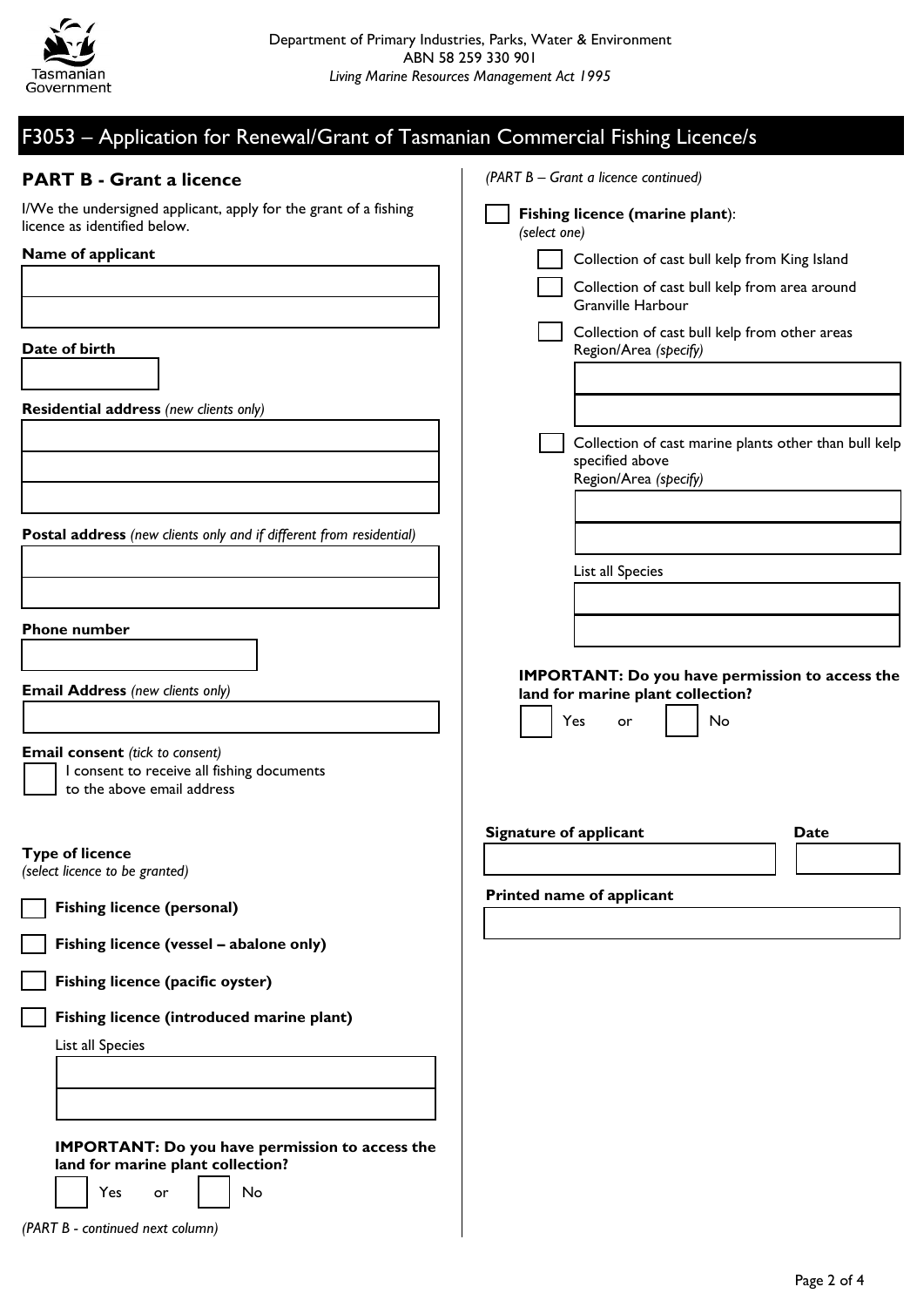# F3053 – Application for Renewal/Grant of Tasmanian Commercial Fishing Licence/s

### **PART C - Checklist**

| <b>Renewals</b>                                                                                                             | Client<br>Use | Office<br>Use |
|-----------------------------------------------------------------------------------------------------------------------------|---------------|---------------|
| Change of Address and or<br>Contact Details form (if required)                                                              |               |               |
| Conviction checks (if required)                                                                                             | N/A           |               |
| Grants                                                                                                                      | Client<br>Use | Office<br>Use |
| Proof of ID<br>(presented at counter or certified true copy)                                                                |               |               |
| Application: Partnership, Corporation, or<br>Trustee Information and/or Nominated<br>Natural Person form (new clients only) |               |               |
| Australian Securities and Investments<br>Commission (ASIC) extract (companies)                                              |               |               |
| Fishing Licence (commercial dive)<br>(introduced marine plant only)                                                         |               |               |
| Fishing Licence (abalone dive)                                                                                              |               |               |
| Application to Add/Remove a Vessel form<br>(vessel - abalone only, if required)                                             |               |               |
|                                                                                                                             | N/A           |               |
| (marine plant only)                                                                                                         | N/A           |               |

Office Use Only - Wild Fisheries Management Recommendation for a Marine Plant Licence

| Grant Marine Plant Licence:<br>Recommended  | Not Recommended |
|---------------------------------------------|-----------------|
| <b>Wild Fisheries</b><br>Manager Signature: |                 |
| Date:                                       |                 |

*Your personal information will be collected for the purpose of managing Tasmania's living marine resources under the Living Marine Resources Management Act 1995 (the LMRMA) and the Fishing (Licence Ownership and Interest) Registration Act 2001 (FLOIRA), and will be used by the Department for purposes permitted by these Acts. Failure to provide this information may result in your application not being processed or the service you have requested not being provided.*

*Your personal information will be used for the primary purpose for which it is collected and may be disclosed to certified fishing bodies to enable the provision of industry information to you. Your personal information may also be disclosed to a service provider nominated by DPIPWE to provide fishery assessments and management advice on fishery issues, this includes the Institute of Marine and Antarctic Studies (IMAS).*

*The LMRMA requires the Secretary DPIPWE to keep a register of authorisations and fishing certificates. A person may be allowed to obtain a copy of, or an extract from, an entry in the register. The FLOIRA requires the Registrar to keep a register of ownership and interests in fishing licences. The Registrar is to make the register available for public inspection and a person may be allowed to obtain a copy of, or an extract from, any entry in the register.*

*By providing the Department with your personal information, you consent to the information being used for the purposes for which it has been collected. You may access your personal information on written request to the Department, and you may be charged a fee for this service.*

*You may also be required on this form to provide the Department with personal information of third parties. By providing this information and signing this form, you are declaring that the third parties have read this statement and consent to their personal information being provided to the Department on their behalf, and the use and disclosure of that information by the Department accordingly.*